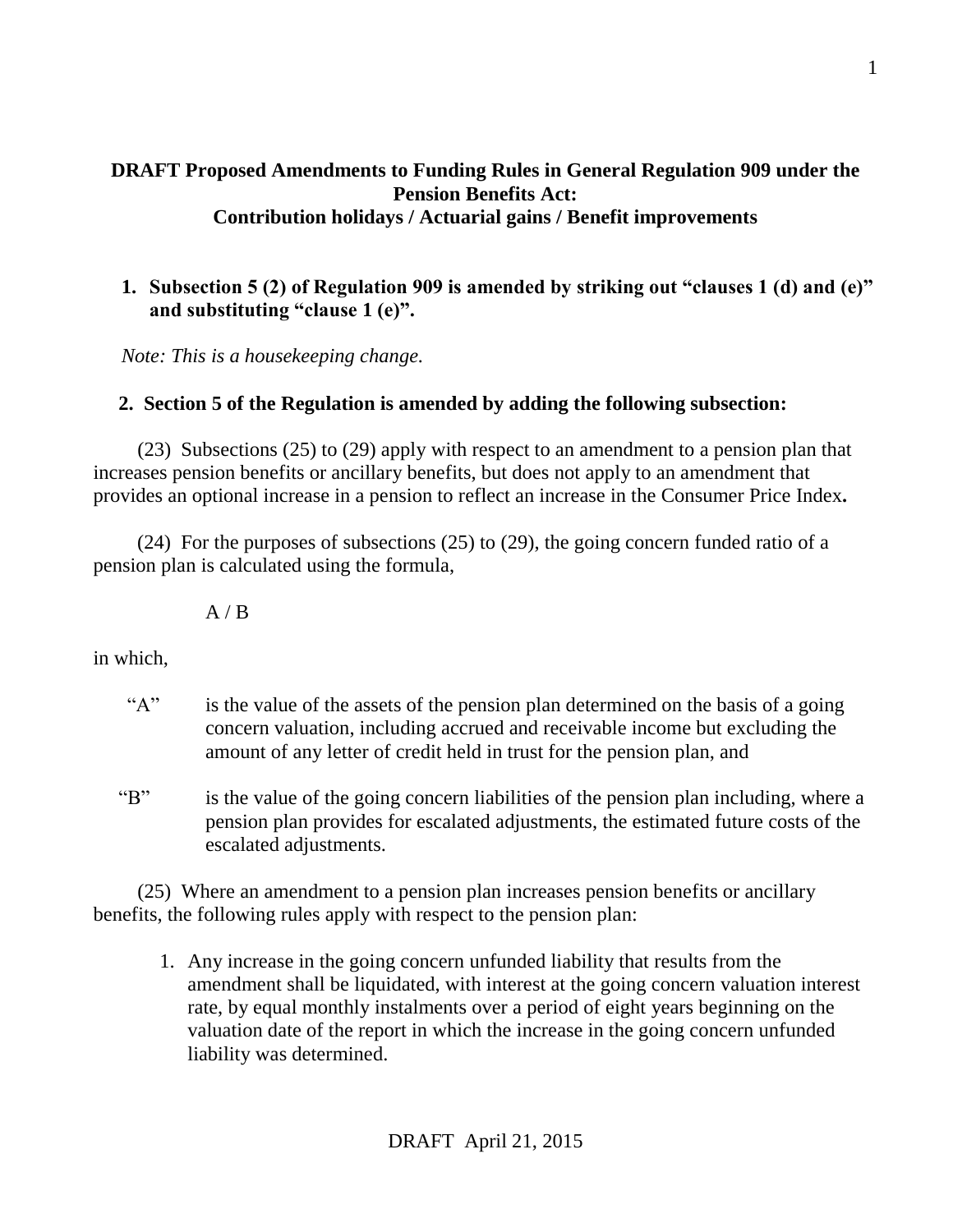2. Any increase in the solvency deficiency that results from the amendment shall be liquidated, with interest at the rates described in subsection (2), by equal monthly instalments over a period of five years beginning on the valuation date of the report in which the increase in the solvency deficiency was determined.

(26) Despite subsection (25), the following rules apply if, after the administrator of a pension plan files an amendment that increases pension benefits or ancillary benefits, the plan has a transfer ratio of less than 0.85 or a going concern funded ratio of less than 0.85:

- 1. The amount of additional assets needed to raise the transfer ratio to 0.85 and the going concern funded ratio to 0.85 shall be determined and the employer, or a person or entity required to make contributions under a pension plan on behalf of an employer, shall immediately make a payment to the pension fund equal to or greater than that amount.
- 2. The employer, or a person or entity required to make contributions under a pension plan on behalf of an employer, shall make special payments to liquidate any remaining going concern unfunded liability and any solvency deficiency relating to the amendment. The liquidation shall be carried out over five years beginning on the valuation date of the report in which the going concern unfunded liability or the solvency deficiency was determined.

 (27) Despite subsections (25) and (26), the rules in subsection (28) apply with respect to the following pension plans:

- 1. Pension plans listed in subsection 1.3.1 (3).
- 2. Specified Ontario multi-employer pension plans, for reports with a valuation date before September 1, 2017.

(28) If an administrator of a pension plan mentioned in subsection (27) files an amendment that increases pension benefits or ancillary benefits, paragraph 1 of subsection (25) applies with respect to the pension plan. However, if after the administrator files such an amendment, the going concern funded ratio of the plan is less than 0.85, the employer, or a person or entity required to make contributions under a pension plan on behalf of an employer, shall make special payments to liquidate any going concern unfunded liability relating to the amendment over five years beginning on the valuation date of the report in which the going concern unfunded liability was determined.

(29) If an administrator of a pension plan files an amendment that increases pension benefits or ancillary benefits to confer a benefit improvement that is required by law, the rules in subsection (25) apply with respect to the pension plan.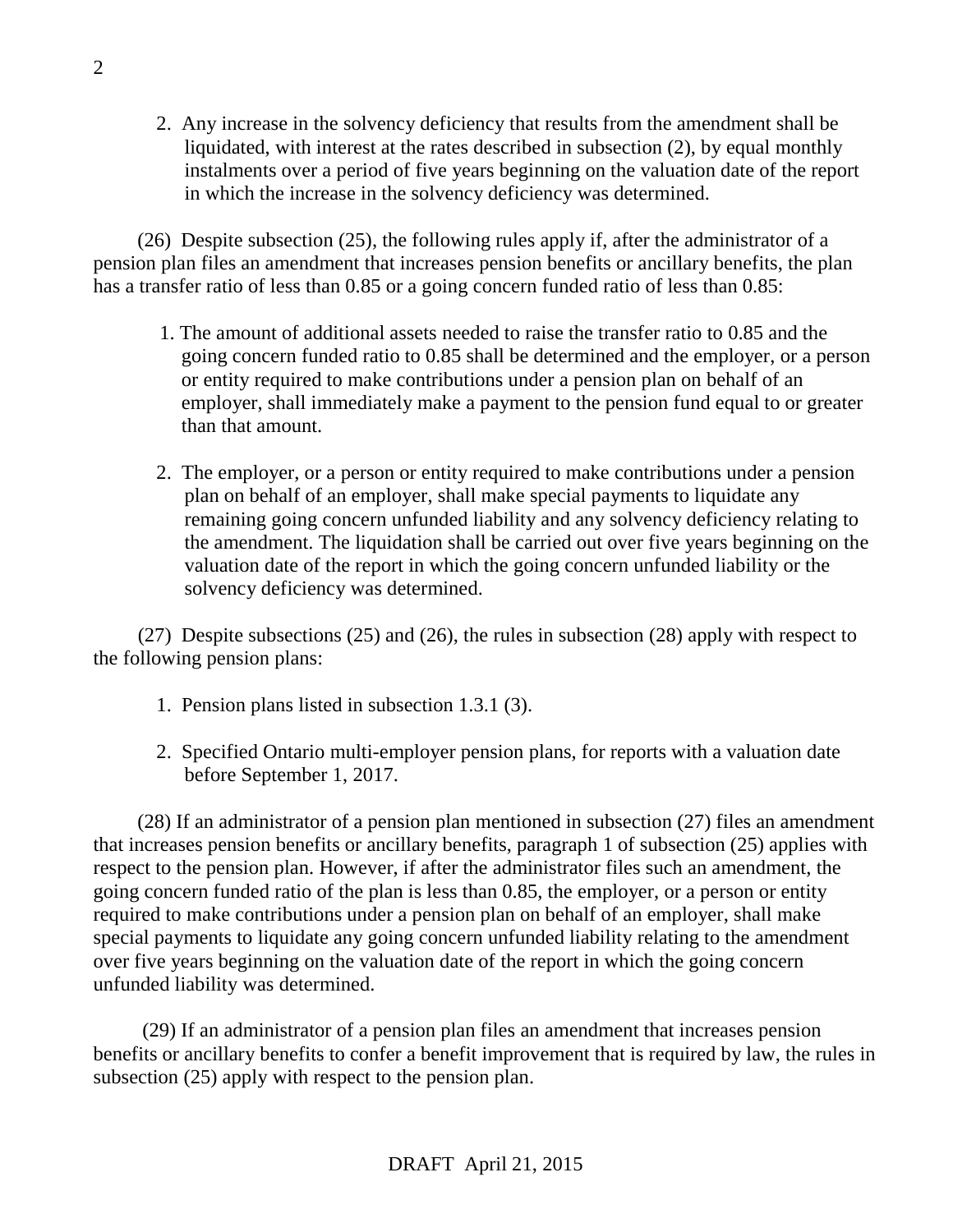## **3. (1) Section 7 of the Regulation is amended by adding the following subsection:**

(2.1) Despite subsection (1), if a pension plan is amended to increase pension benefits or ancillary benefits that results in an increase in the going concern unfunded liability, any actuarial gain disclosed in a report shall be applied to any scheduled special payments such that the total monthly rate of the special payments in respect of going concern unfunded liabilities in the current or previously filed reports shall not be changed but the amortization period or periods for the special payments shall be reduced.

# **4. Subsections (3), (3.1), (3.2) and (4) of section 7 of the Regulation are revoked and the following substituted**:

(3) An actuarial gain may be applied to reduce or suspend contributions for normal costs required to be made by the employer, by a person or entity required to make contributions on behalf of the employer, by the members of the pension plan or by any of them, for a fiscal year of the plan ending after **[ date ]**, if the following criteria are satisfied:

- 1. The documents that create and support the pension plan and the pension fund do not prohibit the reduction or suspension of contributions.
- 2. No special payments are required under section 5 during the year.
- 3. No special payments are deferred under subsection 5 (1.0.1) during the year.
- 4. The administrator files with the Superintendent within the first 90 days of the fiscal year an actuarial cost certificate for the fiscal year.
- 5. The maximum amount of the actuarial gain that is applied to reduce or suspend the contributions for the year, does not exceed the lesser of,
	- i. the amount if any by which the going concern assets reported in the actuarial cost certificate filed for the fiscal year exceed the sum of the estimated going concern liabilities and the prior year credit balance as reported in the certificate; and
	- ii. the amount of the actuarial gain that, if deducted from the solvency assets, would reduce the estimated transfer ratio of the pension plan reported in the actuarial cost certificate to 1.05.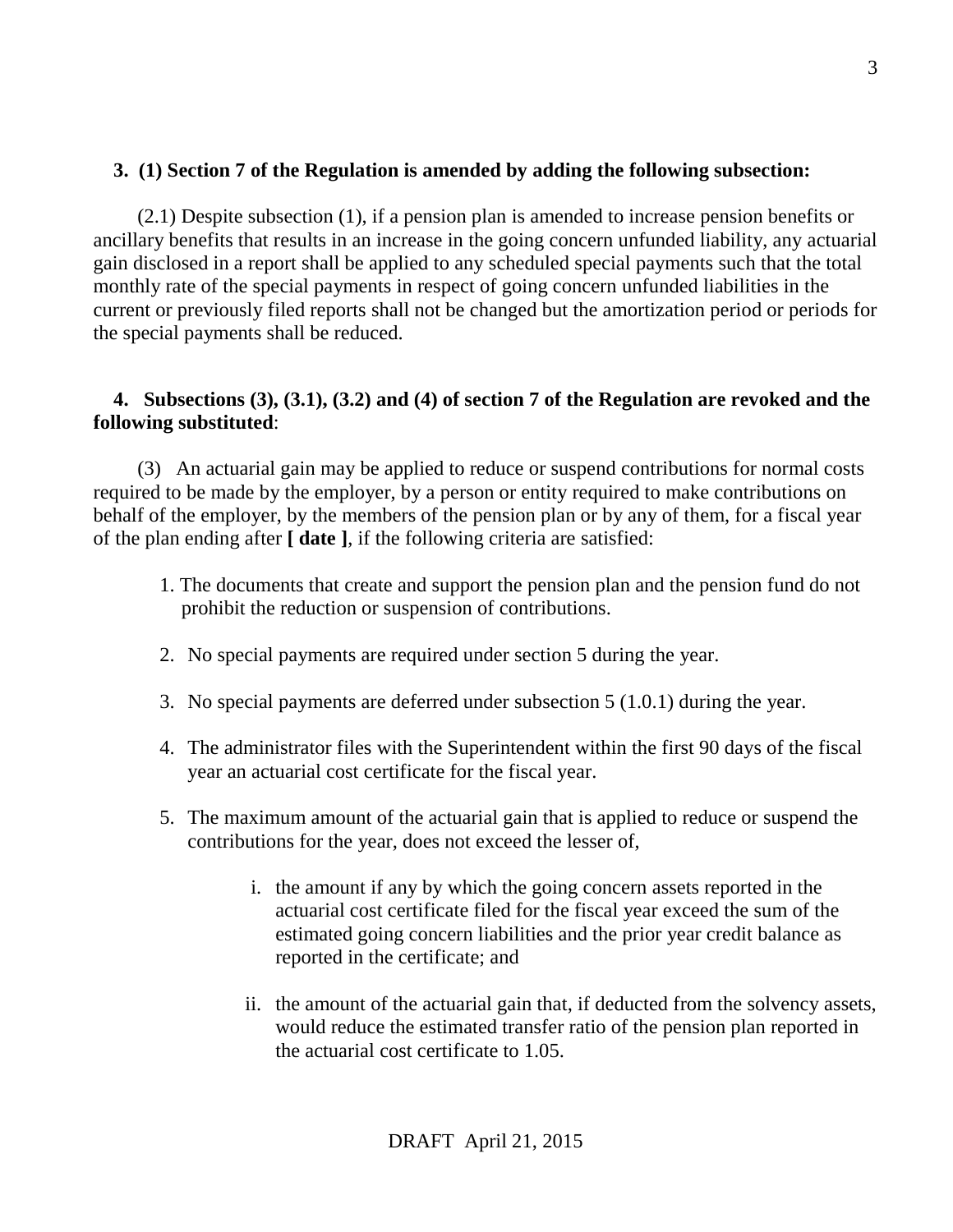- 6. The administrator gives notice of the reduction or suspension of contributions for normal costs of the plan to all of the following within the first 90 days of the fiscal year:
	- i. Every member of the plan.
	- ii. Every trade union that represents members of the plan.
	- iii. Every former member of the plan.
	- iv. Every retired member of the plan.
	- v. The advisory committee, if any, established under section 24 of the Act for the plan.

(4) The notice under paragraph 6 of subsection (3) must contain the following:

- 1. A statement that the documents that create and support the pension plan and the pension fund do not prohibit the reduction or suspension of contributions.
- 2. The period during which contributions for normal costs required to be made by the employer, by a person or entity required to make contributions on behalf of the employer, by the members of the pension plan or by any of them will be reduced or suspended.
- 3. A statement that the reduction or suspension of contributions will not reduce the estimated transfer ratio of the pension plan to less than 1.05.
- 4. The estimated transfer ratio of the pension plan, calculated using the solvency assets and estimated solvency liabilities determined in the actuarial cost certificate.

(5) For a designated plan or an individual pension plan, an actuarial gain may be applied to reduce or suspend contributions for normal costs required to be made by the employer, by a person or entity required to make contributions on behalf of the employer, by the members of the pension plan or by any of them, for a fiscal year of the plan ending after **[ date ]**, if the criteria in paragraphs 1, 2, 3 and 4 of subsection (3) are satisfied.

(6) Any actuarial gain not applied under subsections (1), (2) or (3) may be applied to pay the annual assessment to the Guarantee Fund otherwise required by subsection 37 (1) to be paid by the employer if the following criteria are satisfied:

- 1. No special payments are required under section 5 during the year
- 2. No special payments are deferred under subsection 5 (1.0.1) during the year.

.

4